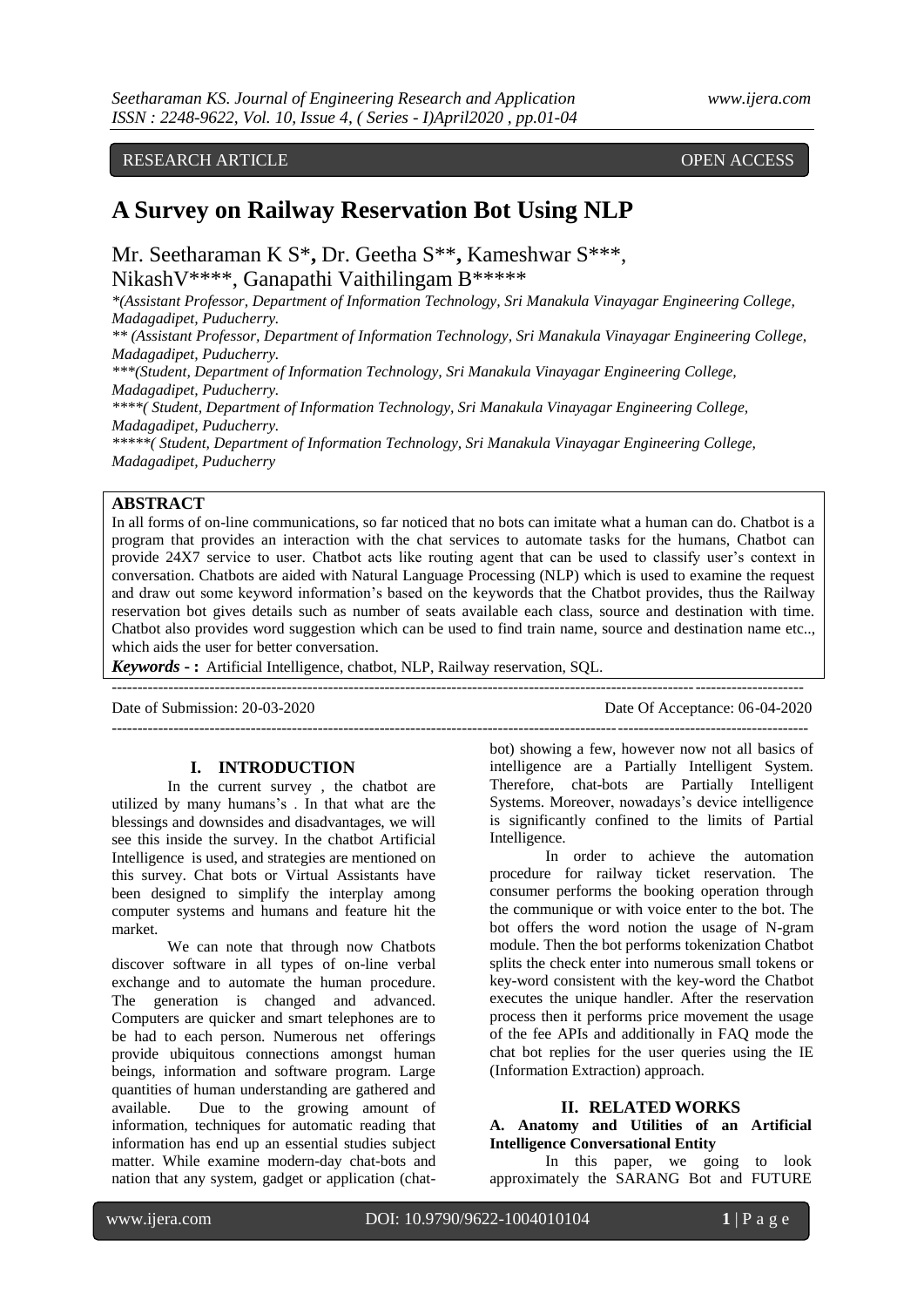Bot the usage of C++ and AIML. Through Artificial Intelligence, machines have began to imitate numerous human tendencies. One instance of this is the artificial intelligence conversational entities, also called chatbots, which might be computer applications successful to perform the close to natural verbal exchange with human beings. Chatbots are critical due to the fact they may be one of the most prolific examples of<br>Human-Computer Interaction (HCI). These Human-Computer Interaction (HCI). applications are especially serving as private assistants these days. We programmed operating chatbots the use of two distinct programming languages, C++ and AIML, to take a look at their manufacturing and format practices very well and to plot the similarly viable enhancements in such type of packages.

The chatbots programmed at some stage in this paintings are named FUTURE and SARANG. The FUTURE Bot is written in C++ and consists of masses of responses. FUTURE Bot works through imposing easy strings, if-else structure, loops and information report dealing with along side a few other programming thoughts. It has a predefined database of the order of masses of responses, or "feeds". Hence FUTURE is a as an alternative rudimentary chatbot script while in comparison to others. The SARANG Bot is extra superior, written in AIML (Artificial Intelligence Markup Language) and has a massive database of more than 50,000 responses. Choosing AIML provided the benefit of adding the open-supply ALICE AIML set to SARANG Database immediately and made it greater green for research. This bot is also hosted on the Internet for get right of entry to worldwide. To beautify productivity, we integrated a calculator software in FUTURE and a few word video games in SARANG and systematized their production into logical parts. Moreover, we analyzed the capability and quality of these chatbots and additionally made predictions about what enhancements can be practiced for improvement. The person interface of the SARANG Bot throughout a conversation. It shows a textual content input set off and a few preceding communication with the patron.

## **Advantages:**

1. Utilization is education and amusement **Disadvantage:**

1. Slow responses

2. Only solution to 1000 queries(limited queries)

#### **B. RAILBOT: A Railway (IRCTC) Chatbot**

In this paper we going to look about RAILBOT the usage of NLP(Natural Language Processing) in Artificial Intelligence. Traditionally, to get a query replied by means of a software program application software concerned the usage of a search engine or filling out a form. It lets in a patron to absolutely ask questions inside the equal manner that they would cope with a human. The era at the middle of the upward thrust of the chatbot is natural language processing. It may be advanced by using integrating it into the company's corporation software program, allowing more personal questions to be spoke back. The<br>platforms wherein chatbots are deployed platforms wherein chatbots are encompass Facebook Messenger, Skype, and Slack, Telegram. This paper effectively defined and carried out a chatbot which can be used to get a few fundamental statistics related to Indian Railway including PNR, teach popularity and Seat Availability, and so on. It saves the time of the person as they are able to without delay fetch the statistics at the identical time as speaking with the Chatbot the use of text or voice in the above mentioned deployed strategies. This new proposed system will help common passengers and visually impaired people.

The chatbot may be rapid and concise. It is dummy friendly. It gives confirmation of the client query disposing of false impression. The conversational interface of a chatbot is relevant ideally for the cause of fetching the records of the Indian Railways and there is a lot of scope for enhancing and excellent-tuning the offerings provided. It saves tool memory space, time and internet statistics utilization. The chatbot will also permit the user to get the reaction of Small talks.

#### **Advantages:**

- 1. Bot response quick
- 2. 2. User saves time with the aid of the usage of getting a reaction quick.

#### **Disadvantages:**

1. More bugs are present.

## **C. ANALYSIS OF THE CHATBOT OPEN SOURCE LANGUAGES AIML AND CHATSCRIPT**

In this paper, we are going to see about the languages utilized in chatbots. Human-Computer Interaction that characterizes talk amongst man and pc is gaining momentum in computer interplay strategies. This paper gives a survey on the techniques used to format a Chat-bot. The authors speak similarities and variations in chat-bot implementation techniques and analyze most used open deliver languages deployed inside the designing of chat-bots (AIML and ChatScript). The motive of the paper is to provide a technical evaluation of these languages and offer comparisons amongst them in step with following parameters: Ease of implementation and the complexity of language, get entry to to outside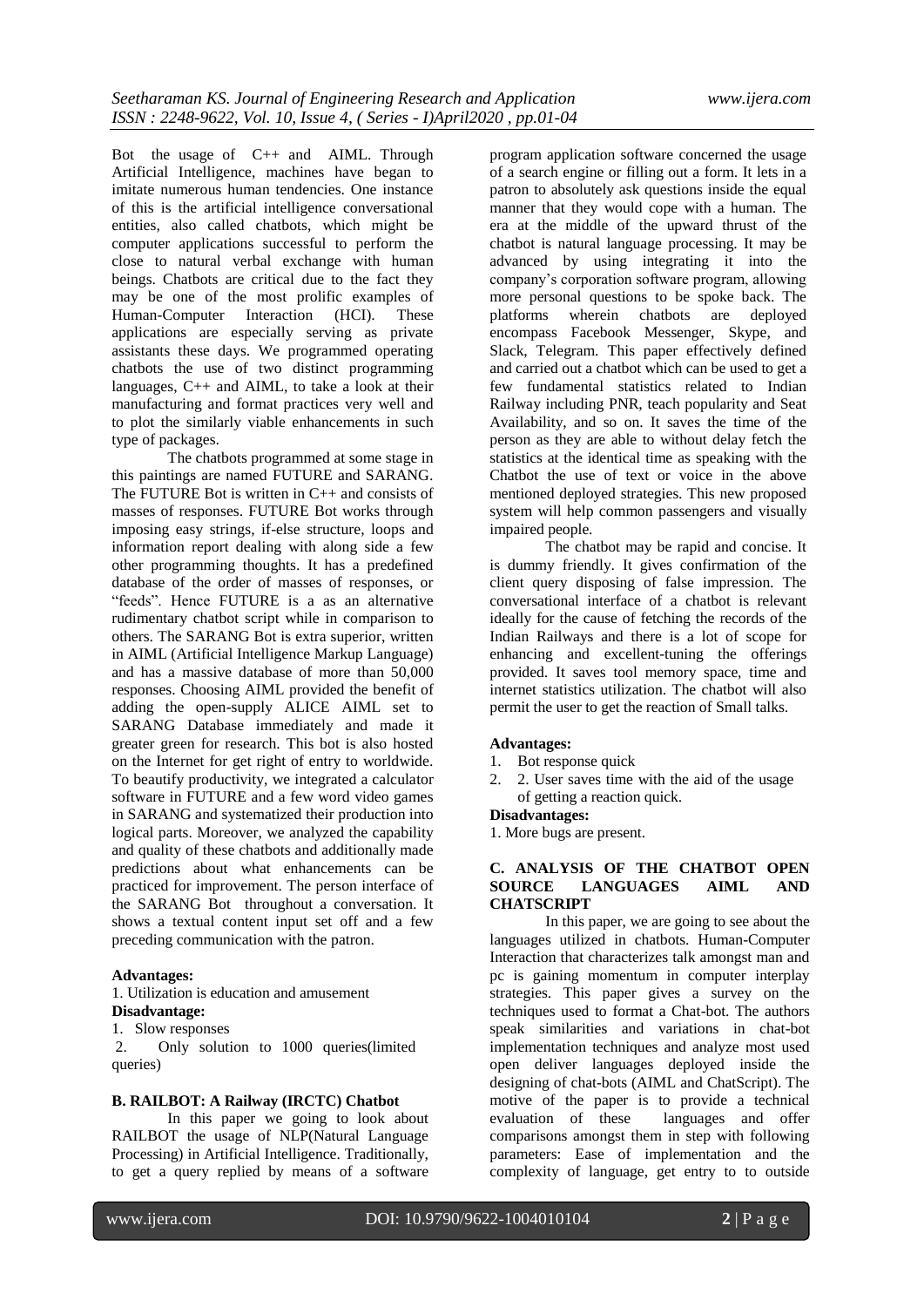sources, expertise acquisition, linking to customized ontologies and the possibility to build chat-bot for a Mobile application.

The use of era is predicated upon on developer decision. Study on now a days's chatbots indicates that chat-bots need format improvements at the side of a sophisticated NLP and NLU, superior pattern popularity technique, extra comprehensive information bases, better information business enterprise and knowledge instance.

#### **Advantages:**

1.The styles are smooth and utilized in language.

# **D.Survey on Chatbot Design Techniques in Speech Conversation Systems**

In this paper, we're going to see approximately the NLP with the NLTK toolkit and a few techniques, There has been a current upsurge in speech-based search engines like google and yahoo and assistants together with Siri, Google Chrome and Cortana. Natural Language Processing (NLP) strategies together with NLTK for Python can be implemented to have a look at speech, and clever responses can be decided with the resource of designing an engine to provide appropriate human like responses. This kind of program is referred to as a Chatbot, that's the focus of this study. This paper provides a survey at the strategies used to layout Chatbots and an evaluation is made between exquisite layout strategies from 9 carefully decided on papers in line with the primary techniques followed. These papers are consultants of the big enhancements in Chatbots in the last decade.

**NLTK:** The Natural Language ToolKit (NLTK) is hard and fast of modules, tutorials, and sports activities that can be open to deliver and cover Natural Language Processing symbolically and statistically. NLTK changed into evolved at the University of Pennsylvania in 2001allowing computational linguistics with three academic programs in mind: tasks, assignments, and demonstrations . It may be decided in the Python Libraries for Graph manipulation GPL open license. NLTK is used to break up phrases in a string of textual content and separate the textual content into elements of speech by using manner of tagging word labels in line with their positions and features in the sentence phrases are then processed to extract the this means that and bring a response as speech or movement as required. Different grammar suggestions are used to categorize the tagged terms within the textual content into organizations or terms concerning their neighbors and positions. This form of grouping is called chunking into phrases, collectively with noun terms and verb terms.

**Pattern matching:** it's far the technique that is used in maximum Chatbots and it's miles pretty not unusual in query-solution systems depending on matching types, which consist of herbal language enquiries, simple statements, or semantic which means of enquiries .

**Chat Script**: is the method that allows while no fits stand up in AIML. It concentrates on the best syntax to construct a sensible default solution. It offers a tough and speedy of functionalities which includes variable ideas, records, and logical and/or.

Although some commercial merchandise has emerged lately in the marketplace (Eg. Microsoft Cortana) as dialogue Chatbots, improvements want non-stop studies and lack a common solution.

#### **E.Artificial Intelligence Chatbot in Android System using Open Source Program-O**

In this paper, we are going to see approximately the Program-O in android the use of in a chatbot, Artificial Intelligence Markup Language (AIML) is derived from Extensible Markup Language (XML) this is used to accumulate a conversational agent (chatbot) artificially. In this paper, we use  $,$ software O" which is an AIML interpreter for the generation of the responses of client's input. We have used this technique for developing an android software chatbot so as to engage with the individual the usage of text and voice responses

The chatbot can answer only one's questions which he has the solution in its dataset. So, to boom the expertise of the chatbot, we are capable of upload the APIs of Wikipedia, Weather Forecasting Department, Sports, News, Government Services and loads more. In such instances, the customer might be capable to speak and have interaction with the chatbot in any domain. Using APIs like Weather, Sports, News and Government Services

#### **Advantages:**

1. It is straightforward and based totally on android. **Disadvantages:**

1. Only response to limited queries.

#### **III. COMPARISON ANALYSIS Table -1:** Table Comparison

| $1$ apro $-1$ . Tapic comparison |               |                |  |
|----------------------------------|---------------|----------------|--|
| <b>SURVEY</b>                    | <b>ABOUT</b>  | <b>METHODS</b> |  |
| <b>PAPER</b>                     |               | <b>USED</b>    |  |
| and<br>Anatomy                   | <b>SARANG</b> | AIML<br>and    |  |
| Utilities of an                  | and           | $C_{++}$       |  |
| Artificial                       | <b>FUTURE</b> |                |  |
| Intelligence                     |               |                |  |
| Conversational                   |               |                |  |
| Entity                           |               |                |  |
|                                  |               |                |  |